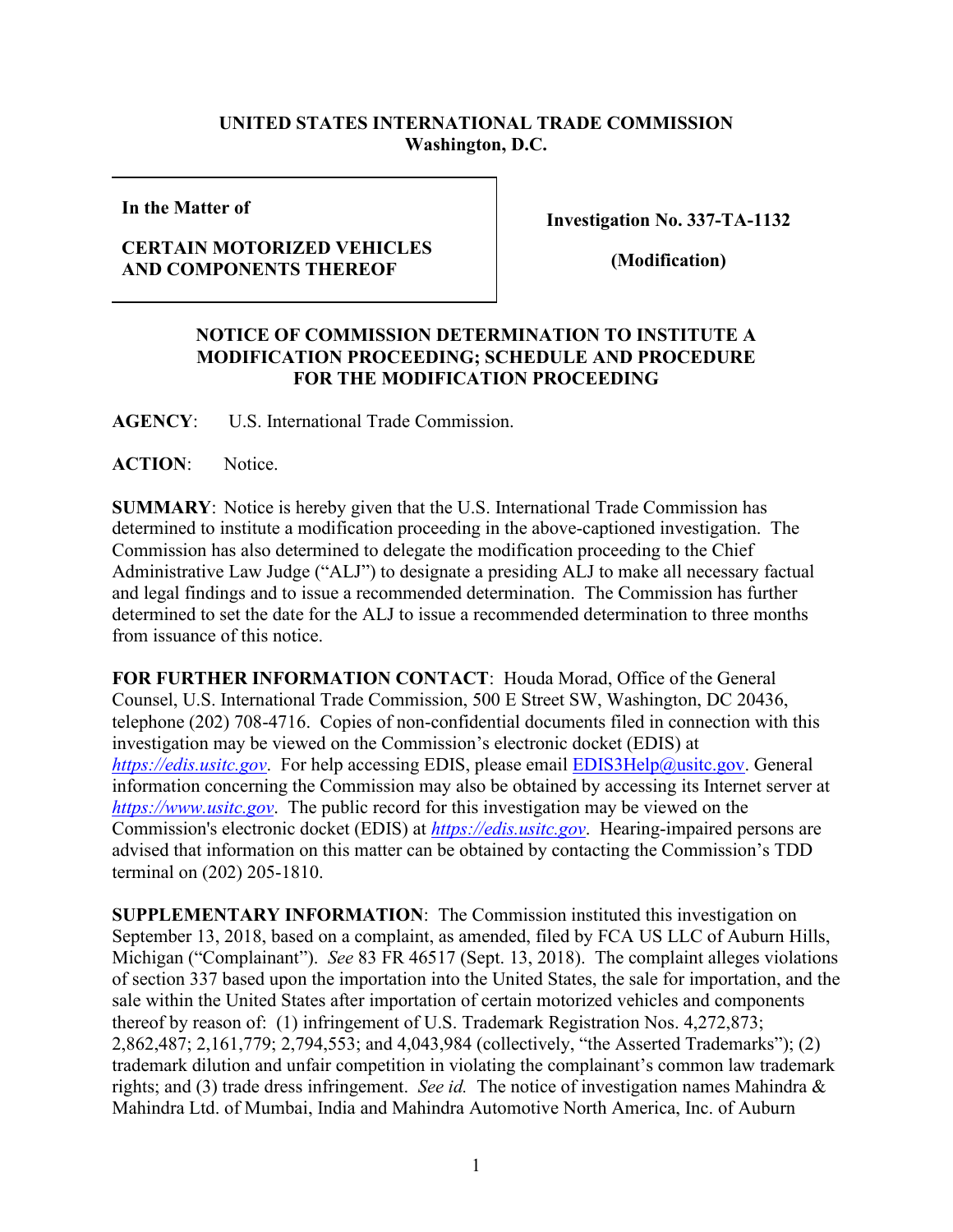Hills, Michigan (collectively, "Respondents") as respondents in this investigation. *See id.* The Office of Unfair Import Investigations is also a party to this investigation. *See id.* 

The ALJ conducted an evidentiary hearing on August 19-23, 2019. On November 8, 2019, the ALJ issued a final initial determination ("FID") finding a violation of section 337. Specifically, the FID determined that Respondents' Roxor vehicle (2018-2019 model) infringes FCA's asserted trade dress but not its Asserted Trademarks. The FID also determined that Complainant did not establish trademark dilution.

On June 11, 2020, the Commission determined to affirm the FID's determination of a violation of section 337. The Commission issued an LEO barring entry of articles that infringe the asserted trade dress and a CDO against both Respondents. The Commission declined to adjudicate Respondents' proposed redesigned vehicles and required Respondents to obtain a ruling (via an advisory opinion or a modification proceeding) from the Commission prior to any importation of redesigned vehicles or components thereof.

On June 18, 2020, Respondents filed a petition for an expedited modification proceeding as to two redesigned vehicles, namely the 2020 Roxor vehicle and the Post-2020 Roxor vehicle. Respondents further request, should the Commission determine that the 2020 Roxor vehicle requires more time, that the Commission institute a modification proceeding only as to the Post-2020 ROXOR vehicle. On June 29, 2020, Complainant filed a response in opposition to Respondents' petition. OUII did not file a response to the petition. On July 7, 2020, Respondents filed a motion for leave to file a reply in support of their petition for an expedited modification proceeding, which is hereby GRANTED.

The Commission has determined to institute a modification proceeding under 19 U.S.C. 1337(k) and 19 CFR 210.76 to adjudicate infringement with respect to Respondents' Post-2020 ROXOR vehicle. The Commission has also determined to delegate the modification proceeding to the Chief ALJ to designate a presiding ALJ to make all necessary factual and legal findings and to issue a recommended determination as to whether the Commission shall modify the remedial orders to explicitly exempt Respondents' Post-2020 ROXOR vehicle. The Commission has further determined to set the deadline for the ALJ to issue a recommended determination to three months from issuance of this notice. Should the ALJ determine that more time is necessary, the deadline may be extended for good cause shown.

The Commission's vote on this determination took place on July 20, 2020.

The authority for the Commission's determination is contained in section 337 of the Tariff Act of 1930, as amended (19 U.S.C. 1337), and in part 210 of the Commission's Rules of Practice and Procedure (19 CFR part 210).